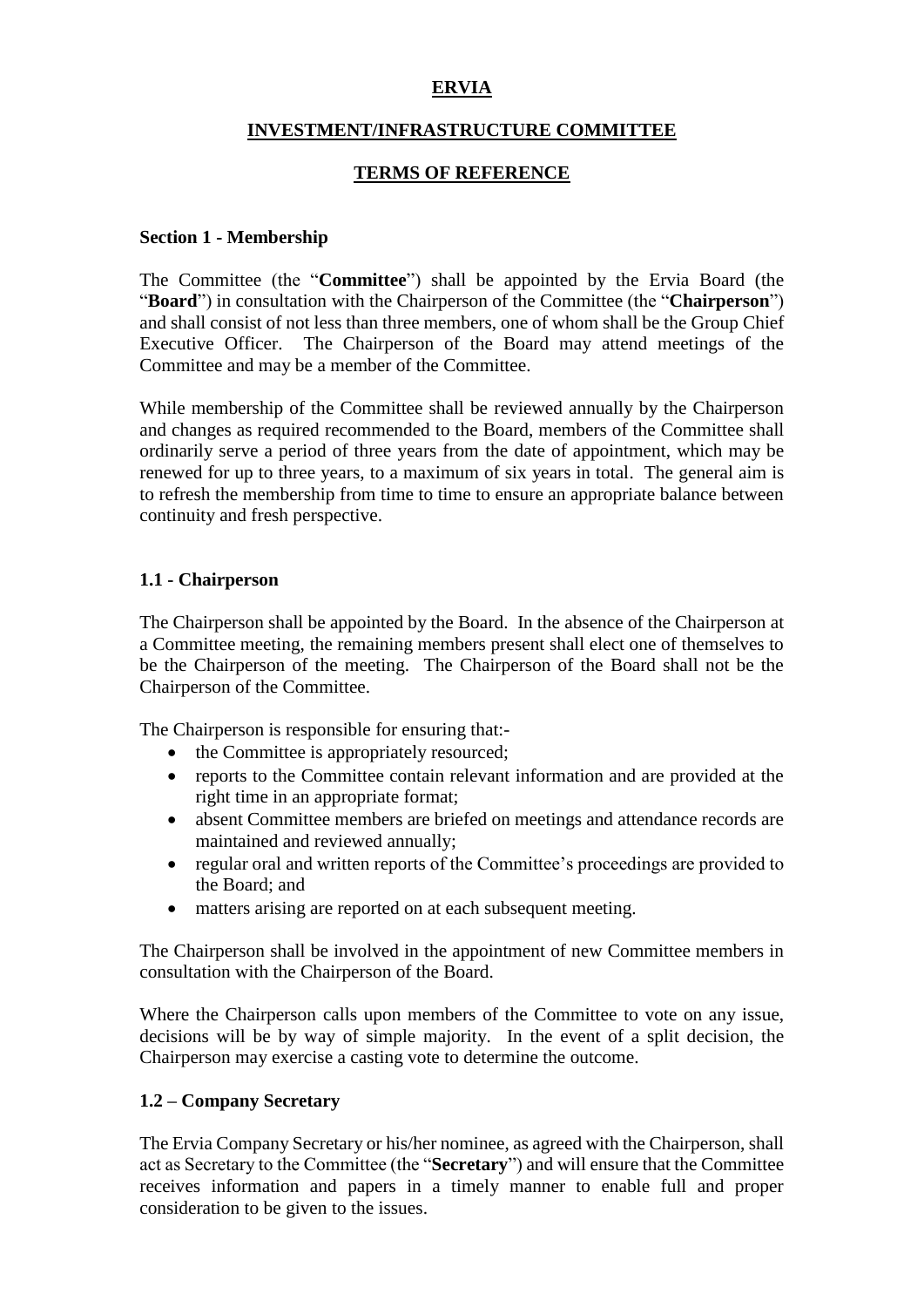# **1.3 - Training**

The Committee shall be provided with appropriate and timely training, both in the form of an induction programme for new members and on an ongoing basis for all members. The Secretary will be responsible for ensuring that this training, as identified by the Committee members, is provided. The Chairperson and Committee members shall make recommendations to the Ervia Board on the Committee's and individual members' training needs.

# **Section 2 – Meetings**

# **2.1 - Quorum**

The quorum for any meeting of the Committee shall be two (2).

# **2.2 – Conflicts of Interest**

Committee members shall take personal responsibility to declare any potential conflict of interest arising in relation to any items on the agenda for Committee meetings.

A register of Committee members' interests shall be maintained by the Company Secretary. Where a conflict of interest arises, a Committee member shall bring this to the attention of the Chairperson and where necessary absent themselves from the meeting for the duration of the discussion and shall not take part in any decisions in relation to the matter in question. Similar arrangements apply in relation to relevant meeting documentation where such documentation is not made available to the Committee member. This shall be noted in the minutes of the Committee meeting.

#### **2.3 - Attendance**

Only members of the Committee are entitled to attend and vote at Committee meetings.

The Committee may invite any Board Member, executive or other person to attend any meeting(s) of the Committee from time to time, as it may consider desirable.

#### **2.4 - Frequency**

Meetings shall be convened at the discretion of the Chairperson, but shall be held at least three times per annum. The Board or the Committee Members may request further meetings as they consider necessary.

#### **2.5 - Minutes**

The Secretary shall be responsible for recording the minutes of each meeting, including the names of those present and in attendance. Draft minutes of meetings will be circulated to all Members in advance of their formal adoption by the Committee and their noting by the Board.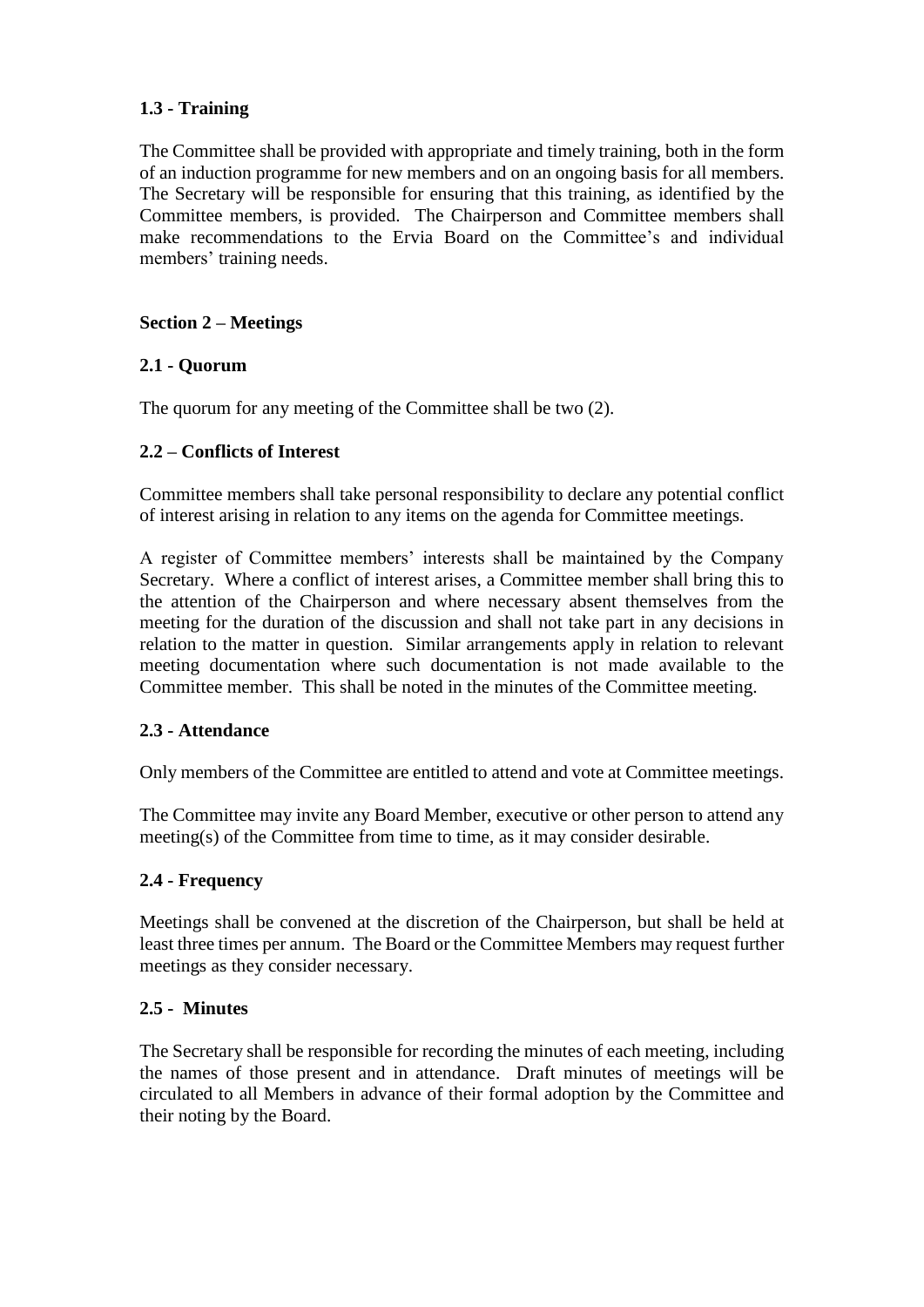# **Section 3 - Authority**

The Committee is authorised by the Board to investigate any activity within its terms of reference. It is authorised to seek any information, including documentation, it requires from any employee or agent of Ervia (including its subsidiary companies) to enable it to discharge its responsibilities.

The Committee may obtain external legal or other independent professional advice if considered necessary. It shall have access to adequate funding to enable it to discharge its duties. The Committee is authorised, subject to the approval of the Board, to co-opt additional members to provide specialist skills, knowledge and experience if considered necessary.

### **Section 4 – Duties and responsibilities**

The Committee's main duties and responsibilities are:

- a) to evaluate new development opportunities in Ervia, Irish Water, Gas Networks Ireland, Major Projects and Information Technology projects in Ervia Business Services;
- b) to review and evaluate submissions to the Ervia Board in its role as Approving Authority for capital projects and capital programmes under the Public Spending Code; and to review and evaluate submissions in respect of capital projects or programmes valued in excess of  $£100m$ . The Committee will recommend investments to the Ervia Board on the basis that such investments meet appropriate criteria including, amongst other considerations, shareholder return expectations, that there is a justification for the proposed project, that it is affordable within funding constraints, that it is a high priority relative to competing proposals and that it sits within Ervia's corporate strategy;
- c) to review contracts and commercial agreements relating to capital investments with a value in excess of ten million euros  $(\text{\textsterling}10m)$  and recommend to the Ervia Board as appropriate (excluding in flight Irish Water projects<sup>1</sup>);
- d) to review contracts and commercial agreements in relation to in flight Irish Water projects in excess of twenty million euros  $(\text{\textsterling}20m)$ . These projects will have already been approved in principle by the Board of Irish Water and the Board of Ervia as part of the Irish Water Capital Programme;
- e) to review on a quarterly basis progress reports on projects approved by Board on the Committee's recommendation which are at Gate 3 or those at earlier Gates with approved capital expenditure in excess of  $E10m$  showing delivery against targets, status of budgets and capital expenditure and operating expenditure summaries;
- f) to consider the post implementation review conducted by management in respect of all projects approved by the Board on the Committee's recommendation;

<sup>1</sup> <sup>1</sup> Capital projects entered into by Local Authorities prior to Irish Water being established and which were subsequently novated to Irish Water.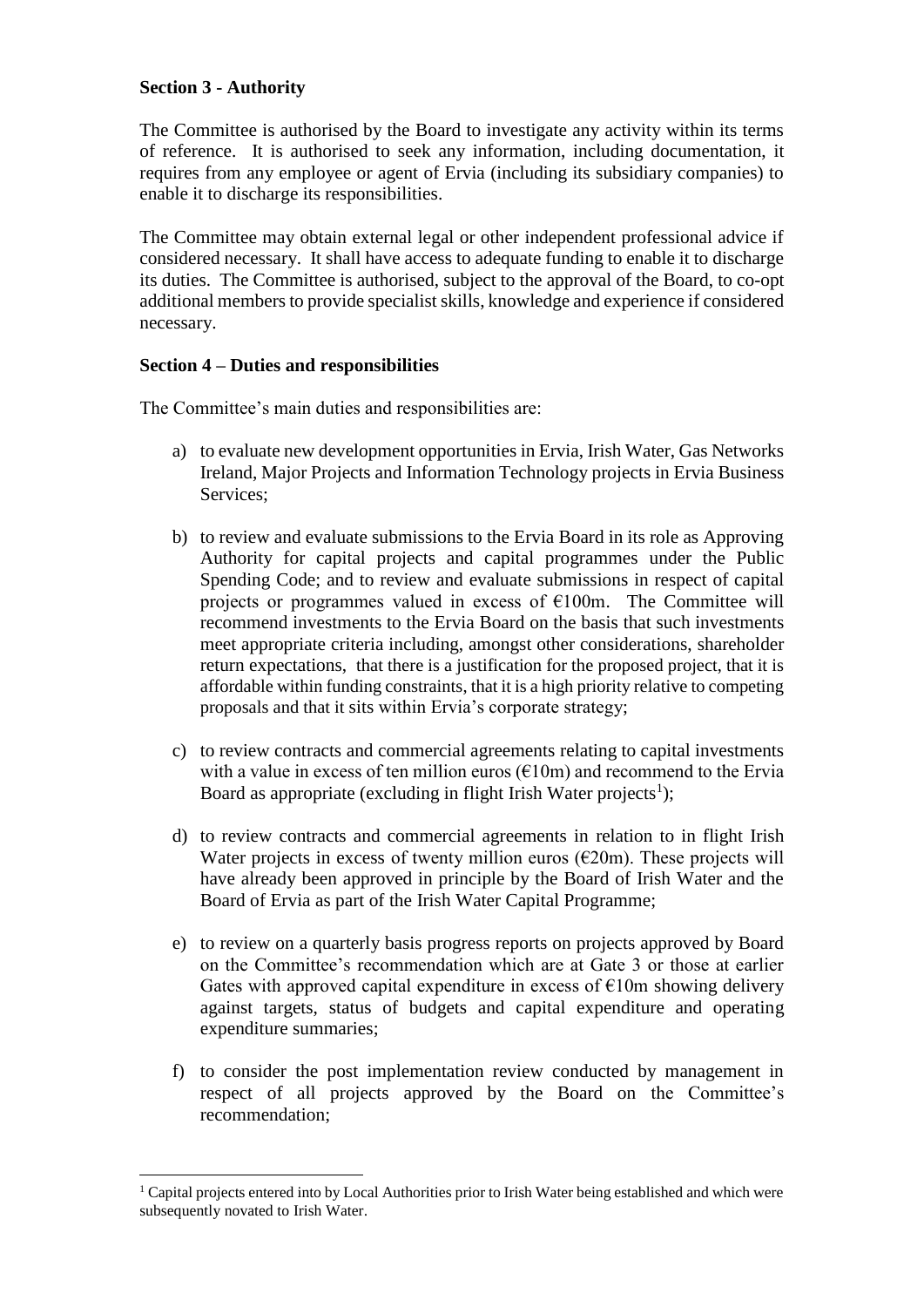- g) to review the level of performance and delivery of capital investments and programmes approved by the Committee and undertaken by Ervia, in, for example, the areas of: water, waste water, gas networks, gas installations, maintenance, water and gas infrastructure support and non-infrastructure investments (such as IT, business change and facilities);
- h) to review the level of funding proposed to be allocated to each of the programmes referred to in section 4 (g) in the light of corporate strategy and available funding;
- i) to review the procurement model for Ervia's capital investment programme and to consider the proposed procurement strategy in advance of commencing the tender process for specific areas;
- j) to consider whether the procedures for investment appraisal are fit for purpose and comply with best practice including the principles and relevant requirements of the Department of Public Expenditure and Reform Public Spending Code and Sectoral Guidance as published;
- k) to review and consider the overall gas and water capital programmes and review where each individual project sits within the overall capital programmes;
- l) to consider the Irish Water Capital Investment Plan;
- m) to consider the approach to contingency estimation and management;
- n) to consider project prioritisation within each programme for Irish Water prior to the formulation of the Irish Water Strategic Funding Plan;
- o) to consider and agree the calendar of standing items for the financial year;
- p) to approve minutes of Committee meetings;
- q) to work and liaise as necessary with all other Board committees; and
- r) to perform any other duties or responsibilities expressly delegated to the Committee by the Board.

#### **Section 5 - Reporting Procedures**

The Chairperson shall report formally to the Board after each Committee meeting on all matters within its duties and responsibilities.

The Committee shall compile an annual report to the Board for inclusion in the Ervia Annual Report describing its membership and its duties and responsibilities.

Ervia management shall ensure that all information relevant to the discharge of its responsibilities and all information requested by the Committee is provided to the Committee. Management shall also ensure that matters of material concern that are relevant to the Committee's responsibilities are brought promptly to the attention of the Committee.